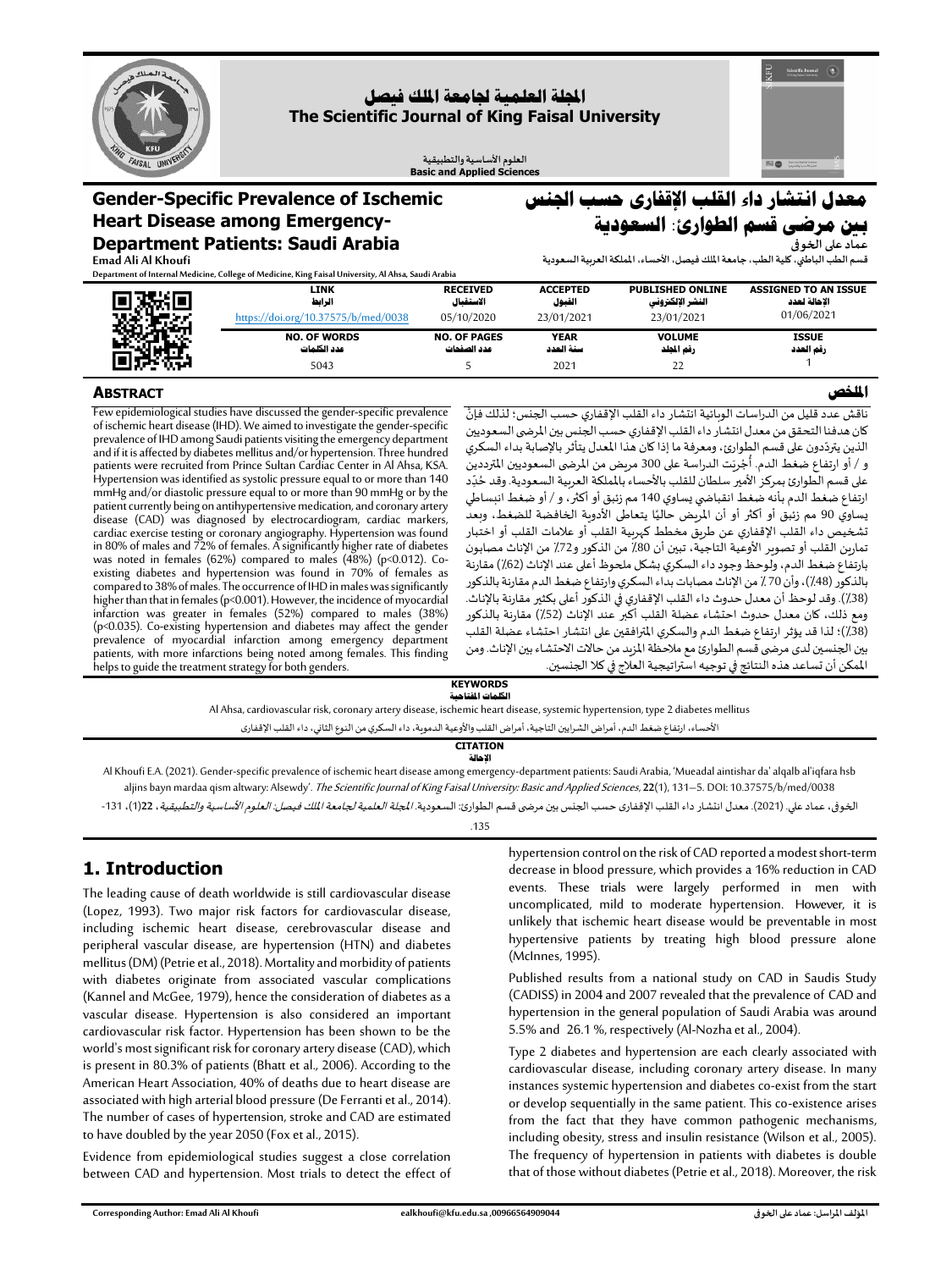of diabetes rises in those with hypertension as compared to the general population (Kim et al., 2015).

In patients with both DM and HTN, the chance of suffering from cardiovascular disease (CVD) is four times greater than in normotensive, non-diabetic controlsubjects (Stamler et al., 1993; Hu et al., 2007).

The Framingham cohort research revealed that hypertensive patients at the time of diagnosis with diabetes, in addition to cardiovascular incidents, had a greater risk of all-cause mortality than diabetic subjects without hypertension (Chen et al., 2011).

Despite the well-known effects of both type 2 diabetes and systemic hypertension on cardiovascular events, the interaction of these factors when they co-exist is not well characterised in studies. Furthermore, the effect of this co-existence of risk factors on the other characteristics of CVD risk specifications (e.g. gender-specific prevalence, severity or outcome) is not well studied. In this study we aimed to ascertain the consequences of co-existing hypertension and type 2 diabetes on ischemic heart disease in patients visiting the emergency room at the Prince Sultan Cardiac Center. We hypothesised that the presence of both hypertension and diabetes may affect the gender-specific prevalence of ischemic heart disease and, additionally, affect both the risk and outcome of coronary disease as compared to that expected with the presence of each condition alone.

## **2. Materials and Methods**

#### **2.1.Study Design:**

This is an observational cross-sectional study based on a random collection of data from the electronic files of patients visiting the emergency department at the Prince Sultan Cardiac Center Hospital, Al-hasa, Kingdom of Saudi Arabia. A total of 300 Saudi adult patients (126 men and 174 women) were enrolled. Sample size was calculated using a target population of all hypertensive people in Hofuf and Almubaraz. According to figures from 2010, the total population of Hofuf and Almubaraz was estimated to be 660,800 (Salam, 2013) and, with a projected growth rate of 2.41%, the estimated population in 2018 was 788,202. Considering hypertension affects 15.2 % of the population (Al-Turki et al., 2008), the estimated hypertensive population in the cities of Hofuf and Al Mubarraz is 119,806. The sample size was 272, determined using **S**teven Thompson's formula for sample size (2012), with the margin of error (confidence interval) determined as 5.65%, the confidence level as 95%and the total population as 119,806.

This work was performed in compliance with the approval of the Committee for Ethics of the King Faisal University College of Medicine and the Helsinki Declaration and its amendments by the World Medical Association (WMA). After providing appropriate instructions on the study's goals and results, written forms of consent were collected from the patients. The study was carried out during the year 2018. Hypertension was prospectively identified when systolic blood pressure equalledor exceeded 140 mmHg and/or diastolicblood pressure equalled or exceeded 90 mmHg or when the patient was currently on antihypertensive medications. CAD was diagnosed by electrocardiogram, cardiac markers, cardiac exercise testing or a coronary angiography. Patients' data were collected from the electronic files.

HTN was diagnosed by a correct blood pressure (BP) measurement. The standard precautions before measurement of arterial blood pressure were followed. It is made after the measurement of BP on 3–5 different visits. Saudi guidelines for hypertension, published online in 2017, were used as a reference. They state that 80% of the arm should be encircled by the cuff bladder, and the cuff width should be 40% of the arm diameter. A sphygmomanometer was used in the initial diagnosis. Automated blood pressure machines were used only for follow-up visits. In the office or out-of-office (including home) setting, HTN can be diagnosed. None of the included patients were diagnosed using the ambulatory method.

Diabetes mellitus was diagnosed according to the American Diabetes Association guidelines included in 'Standards of medical care in diabetes 2018', which consider the patient diabetic when the level of fasting blood glucose (FPG) is equal to or more than 126 mg/dL (7.0 mmol/L), the 2-hour plasma glucose (PG) is equal to or more than 200 mg/dL (11.1 mmol/L) during the oral glucose tolerance test (OGTT) or if the glycated haemoglobin (HbA1C) is equal to or more than 6.5%(48 mmol/mol). The findings can be verified by repeated testing if unequivocal hyperglycaemia is absent (American Diabetes Association, 2018).

Data for the presence of ischemic heart disease were collected from the electronic files based on one or more of the ischemic findings in resting 12-lead electrocardiogram, blood cardiac markers, cardiac stress testing and invasive coronary angiography. Ischemia was diagnosed using the guide of abnormalities of the ST-segment (Code4) and T-wave (Code5) of the Minnesota Code (Sawai et al., 2017). Other ECG abnormalities (e.g. arrhythmia, left ventricular hypertrophy and left bundle branch block) were taken into consideration. Troponins of the heart, namely troponin I (TnI) and troponin T (TnT), and creatinine kinase MB were used to help diagnose myocardial injury and ischemia, according to the 2014 guidelines of the American Heart Association, depending mainly on cardiac troponin T. The cut-off values were at the 99th percentile reference limit (Amsterdam et al., 2014).

#### **2.2. Inclusion Criteria:**

Saudi adult male and female patients of 18 years of age or above with different presentations at the emergency room of the cardiac centre.

#### **2.3.Exclusion Criteria:**

Patients with secondary diabetes or secondary hypertension, or those who were taking medications that affect diabetes or hypertension control (e.g. steroids and immunosuppressive drugs) were excluded from the study, as these factors may confound the results. Patients with autoimmune and rheumatologic conditions as well as patients with end-stage renal or liver disease were excluded. Additionally, the study excluded pregnant patients and those with rheumatic or valvular heart diseases.

#### **2.4. Data Collection:**

The records of all patients enrolled in the study that included demographic data such as age, sex and educational/occupational status were revised. Details of hypertension history, duration and medication were obtained. The history of diabetes, including its duration, type, medications, complications and glycaemic control parameters, was assessed. CAD characteristics were evaluated, including age at CAD diagnosis, current protocols for management, complications, admission frequencyand details of previous strokes or myocardial infarctions. Laboratory data on cardiac markers, lipid profile and diagnostic ECG, cardiac exercise testing and a coronary angiography were also evaluated. Detection of the primary end point was the cause of admission of select patients.

### **2.5. Management of Data and Analysis of Statistics:**

Data have been analysed using version 20.0 of SPSS (SPSS Inc. Chicago, IL). Numerical data were tested for distribution normality.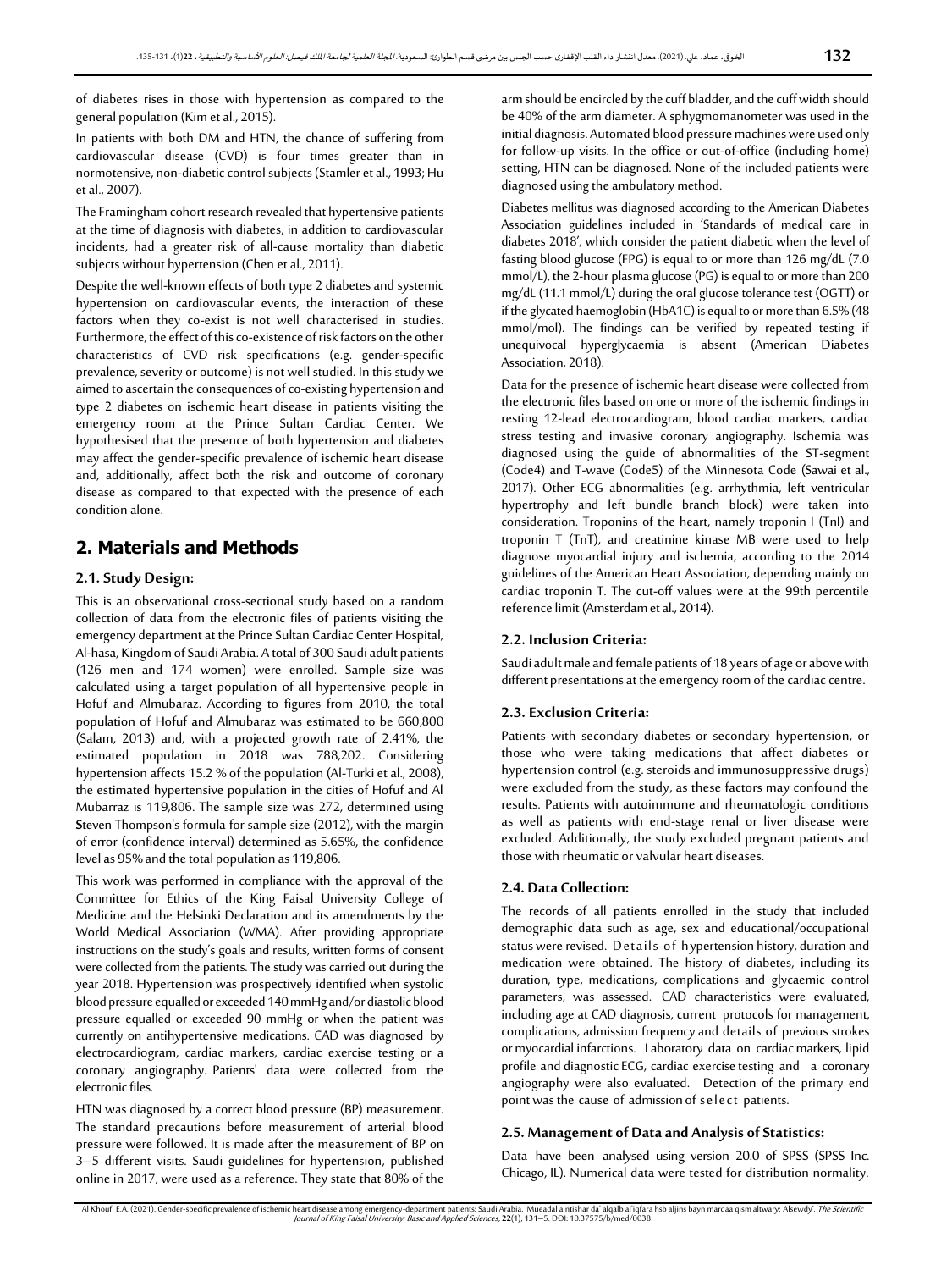Proportions, ratio and frequency of expression were used for categorical data, and Chi square and t-test were used for comparison. Using mean and standard deviation, continuous data was conveyed. Differences of p<0.05 were considered significant.

## **3. Results**

Out of the 300 participants in our study, 126 were male (42%) and 174 (58%) were female. The age differences between male  $(61.8\pm13.9 \text{ years})$  and female  $(57.6\pm19.4 \text{ years})$  subjects were not statistically significant. Among the 126 male subjects, 101 (80%) had hypertension and 60 (48 %) had diabetes, and 64 (51%) displayed evidence of the presence of ischemic heart disease. In the female subjects, 126 (72%) had hypertension and 108 (62 %) had diabetes, and 42 (24 %) showed symptoms of ischemic heart disease. A higher proportion of male subjects, 96 (76%), were hospitalised as compared to 78 female subjects (45%) (Table 1).

**Table 1: Clinical characteristics of the studied population**

|                                                                                                                                                   | Number                      | Age             | HTN                                                        | DM                         | THD             |  |
|---------------------------------------------------------------------------------------------------------------------------------------------------|-----------------------------|-----------------|------------------------------------------------------------|----------------------------|-----------------|--|
| Male                                                                                                                                              | 126                         | $61.8 + 13.9$   | 101 (126) (80%) 60 (126) (48%) 64 (126) (51%) <sup>*</sup> |                            |                 |  |
| Female                                                                                                                                            | 174                         | 57.6±19.4       | 126 (174) (72%) 108 (174) (62%) <sup>*</sup>               |                            | 42 (174) (24%)  |  |
| Male (H)                                                                                                                                          | 96 (126) (76%) <sup>*</sup> | 64.4±14.7       | 71 (96) (74%)                                              | 54 (96) (57%)              | $64(96)(67%)^*$ |  |
| Female (H)                                                                                                                                        | 78 (174) (45%)              | $65.8 \pm 15.4$ | 72 (78) (92%) <sup>*</sup>                                 | 59 (78) (75%) <sup>*</sup> | 41 (78) (52%)   |  |
| Male (NH)                                                                                                                                         | 30 (126) (24%)              | $59.8 \pm 10.4$ | 30 (30) (100%) <sup>*</sup>                                | 6(30)(20%)                 | 0(30)           |  |
|                                                                                                                                                   | Female (NH) 96 (174) (55%)  | $62.3 \pm 7.4$  | 54 (96) (56%)                                              | 48 (96) (50%) <sup>*</sup> | 0(96)           |  |
| Note. HTN [hypertension], DM [diabetes mellitus] and IHD [ischemic heart disease]. H [admitted to hospital]<br>and NH [not admitted to hospital]. |                             |                 |                                                            |                            |                 |  |

No statistically significant difference was found between male and female groups in regard to clinically established hypertension (p=0.08). However, significant difference was found between the prevalence of diabetes in male and female groups, with more instances of diabetes mellitus being found in females (p<0.012). The occurrence of ischemic heart disease was significantly greater in males than in females (p<0.001).

A significantly higher prevalence of admission was noted in males (75%) as compared to females (44%) (p<0.001). Furthermore, females had a lower incidence of ischemic heart disease but a higher prevalence of myocardial infraction (52%) in comparison to the male subjects (38%); this difference is statistically significant (p<0.035). Stroke (12.6%) was reported in male subjects only (Table 2).

|                                                                                                    |          | Age             | <b>HTN</b> | DМ      | IHD     |         | <b>Stroke</b> |
|----------------------------------------------------------------------------------------------------|----------|-----------------|------------|---------|---------|---------|---------------|
| Male (H)                                                                                           | 96 (126) | $62.4 \pm 14.7$ | 71 (96)    | 54 (96) | 64 (95) | 36 (96) | 12 (96)       |
|                                                                                                    | (75%)    |                 | (74%)      | (57%)   | (67%)   | (38%)   | (12.6%)       |
| Female (H)                                                                                         | 78 (174) | $65.8 \pm 15.4$ | 72 (78)    | 59 (78) | 41 (78) | 41 (78) | 0(78)         |
|                                                                                                    | (44%)    |                 | (92%)      | (75%)   | (52%)   | (52%)   |               |
| P-value                                                                                            | 0.001    | 0.178           | 0.003      | 0.004   | 0.001   | 0.031   | 0.001         |
| Note. HTN [hypertension], DM [diabetes mellitus], IHD [ischemic heart disease] and MI [myocardial] |          |                 |            |         |         |         |               |
| infraction]. H [admitted to hospital]. N [number], significant at P-value <0.05.                   |          |                 |            |         |         |         |               |

**Table 2: Clinical data of male and female subjects admitted to hospital**

The prevalence of myocardial infractions was higher in females with diabetes (71%) than in males with diabetes (22%), and there was a statistically significant difference (p<0.0001). This observation suggests that, for females, diabetes may be an important factor contributing to the occurrence of myocardial infraction (Table 3). A higher percentage of female subjects (70%) had both DM and HTN as compared to male subjects (38%), as shown in Table 4.

**Table 3: The clinical data of male and female subjects with diabetes mellitus who were admitted and not admitted to hospital**

|                          | N                | Age             | <b>DM</b>            | <b>HTN</b>        | <b>IHD</b>       | MI               |
|--------------------------|------------------|-----------------|----------------------|-------------------|------------------|------------------|
| Male (H)<br>(with DM)    | 54 (96)<br>(56%) | $69.2 \pm 12.3$ | 54 (54)<br>100%      | 36 (54)<br>66%    | 35 (54)<br>65%   | 12 (54)<br>22%   |
| Female (H)<br>(with DM)  | 60 (78)<br>(76%) | $62.8 \pm 13.8$ | 60 (60)<br>$(100\%)$ | 54 (60)<br>(90%)  | 41 (60)<br>(69%) | 42 (60)<br>(71%) |
| P-value                  | 0.78             | 0.178           | 0.78                 | 0.002             | 0.83             | 0.0001           |
| Male (NH)<br>(with DM)   | 6(30)<br>(20%)   | $59.8 \pm 10.4$ | 6(6)<br>$(100\%)$    | 6(6)<br>$(100\%)$ | 0(6)             | 0(6)             |
| Female (NH)<br>(with DM) | 48 (96)<br>(50%) | $62.3 \pm 7.4$  | 48 (48)<br>$(100\%)$ | 42 (48)<br>(88%)  | 0(48)            | 0(48)            |
| P-value                  | 0.3              | 0.7             | 0.78                 | 0.358             | 05               | 0.8              |

Furthermore, patient data on fasting blood glucose and Hb1AC were analysed to investigate whether hypertension is modified in the presence of diabetes. It appears that the presence of diabetes has no

significant effect on the presentation of hypertension in male or female subjects ( $p= 0.54$ ), as shown in Figure 1.

Figure 1. Presentation of blood pressure levels, fasting blood sugar (FBS) and glycated haemoglobin<br>(HbA1c) in male and female diabetic and formal of the subjects. In diabetic and non-diabetic<br>subjects, systolic and diast **and p<0.58)**



## **4. Discussion**

The current cross-sectional observational study performed on a random sample of emergency-room visitors at Prince Sultan Cardiac Center attempted to evaluate the prevalence of hypertension, type 2 DM and their co-existence, as well as their effects on the genderspecific prevalence of ischemic events among the studied group. The study revealed that the presence of co-existing diabetes mellitus and hypertension in females favours the prevalence of myocardial infarction (MI); however, the total number of ischemic events remained significantly higher in males.

No statistically significant difference was found in age and body mass index between the male and female groups; hence, these will not confound the results. The prevalence of HTN and DM in both males and females is high among visitors to the emergency room in comparison to average population. The statistically significant difference appeared only with the prevalence of diabetes, which was higher in the female group.

Hypertension and diabetes mellitus are common co-existing disorders, and hypertension is twice as common in diabetic patients as in non-diabetics. Patients with hypertension also display insulin resistance and are at greater risk of diabetes than people with normal blood pressure. Both diabetes and hypertension are important risk factors for the morbidity and mortality of cardiovascular disease. For diabetics, the risk of CVD is increased by two to three times.

Hypertension and diabetes are both independent risk factors for heart disease. Masoudkabir et al. (2015) studied 10,502 consecutive patients who underwent coronary angiography, regarding cardiovascular risk factors and their synergistic effects on the severity of CAD,and found that hypertension has a synergistic impact on DM and the severity of CAD in males. Interestingly, they did not find an interaction between hypertension and smoking, dyslipidaemia or a family history of CAD.

Multiple studies have checked the effects of clustering cardiovascular risk factors on CVD incidence and outcome. The results of the Multiple Risk Factors Interventional Trial demonstrated the additional impact of diabetes along with other risk factors for cardiovascular disease in a cohort of 5,163 men taking diabetes medications and 342,815 who were not taking any drugs for diabetes. They found that the absolute risk of death due to CVD increased steeply in diabetic men compared to non-diabetic men. The absolute risk was thus increasingly higher in diabetic men, rather than in non-diabetic (Masoudkabir et al., 2015).

Al Khoufi E.A. (2021). Gender-specific prevalence of ischemic heart disease among emergency-department patients: Saudi Arabia, 'Mueadal aintishar da' alqalb al'iqfara hsb aljins bayn mardaa qism altwary: Alsewdy'. *The Sci*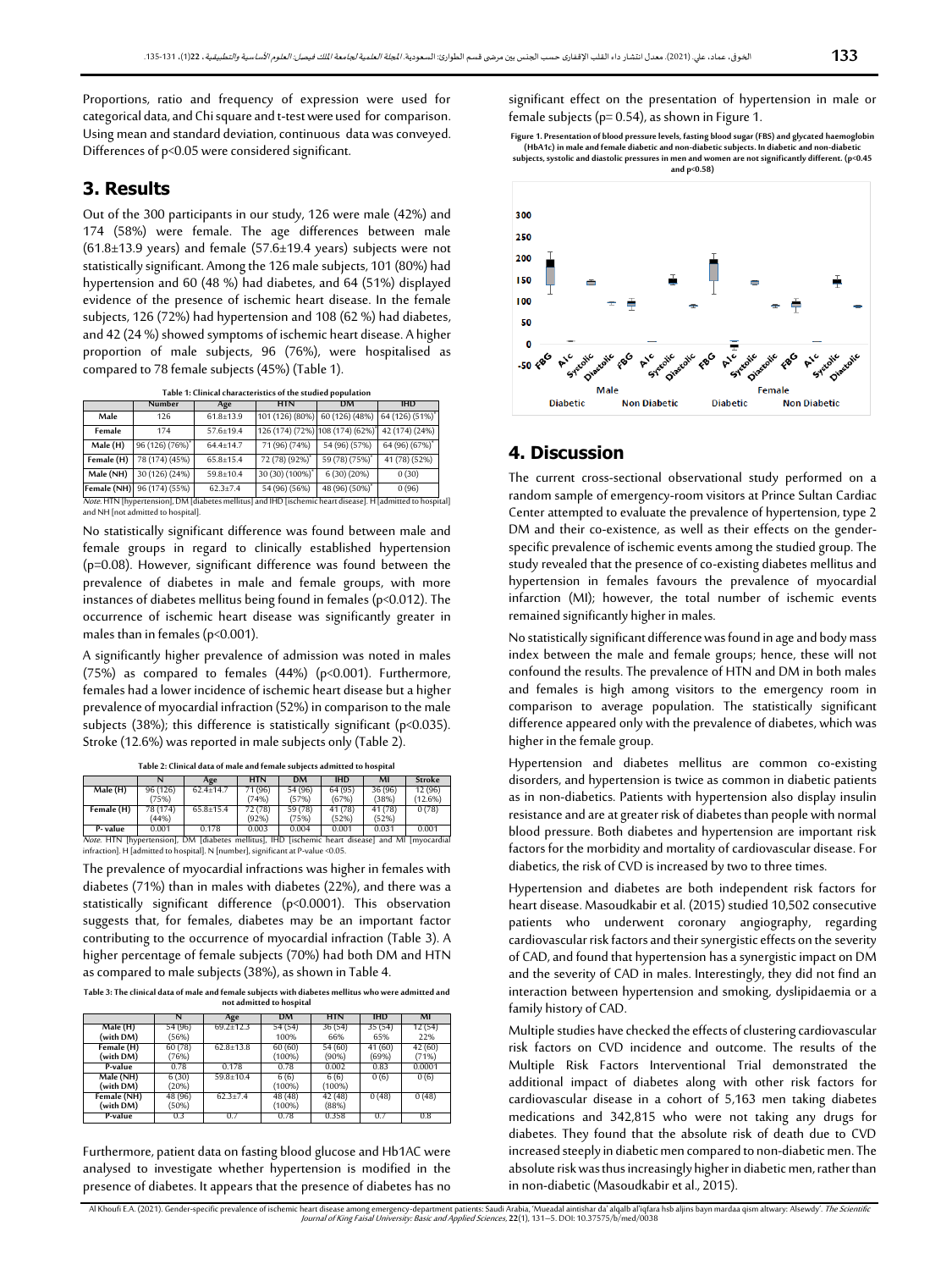In this study, we did not consider cardiovascular death as an endpoint. Our endpoint was the prevalence of ischemic events. The measurable tool for this evaluation was the percentage of admissions and the diagnoses of ischemic events.

In the current study, in spite of having asignificantly lower percentage of admission and total prevalence of ischemic events, females display a significantly higher prevalence of diabetes and a statistically significant percentage of diagnoses of myocardial infarction. Studies have shown that diabetes mellitus substantially reduces the wellknown protective impact of being female on cardiovascular risk and can even reverse it (Booth et al., 2006; Kappert et al., 2012; Anand et al., 2008).

Data from meta-analyses that examine the relative risk of catastrophic diabetes-related coronary heart disease in both women and men indicate an elevated risk in women (Huxley et al., 2011).

The common view that the female 'advantage' in CAD incidence is caused only by the difference in sex hormones, the availability of oestrogen in particular, is not valid. Several other factors may play a role, including sexual dimorphism and sexual inequality in the management and treatment of cardiovascular risk factors, as well as genetic factors and sex chromosome genes in people with diabetes. The explanation of this effect on the gender-specific prevalence or outcome of CVD is not well explained. It has been postulated that among diabetic women there may be an increased constellation of multiple other cardiovascular risk factors or a decrease in risk-factor control (Madonna et al., 2019).

The results of this study could be further explained by the known lack of exercise and outdoor activities among Saudi females as compared to males (Al-Hazzaa, 2018), which may explain the increased prevalence of diabetes and/or MI. Another factor is that, in this study, the subject ages were 57.6±19.4 years and, during this time, the suggested protective effect of gender hormones may be lost or attenuated. These findings may raise suspicions regarding the precision of gender difference in cardiovascular disease in older age groups.

The risk prediction models (RPMs) currently available for CVDs, diabetes mellitus and hypertension were compared in a systematic analysis regarding their efficacy in properly identifying patients at risk of developing these diseases. This revealed that clear evidence is present only for the prediction of CVD; the Framingham score, by itself or in association with the Ankle-Brachial Index, and QRISK score can be considered as the gold standard. Further efforts must not be focused on the production of new scores but should, instead, focus on the external validation of existing scores, particularly in groups at high risk (Lucaroni et al., 2019). Results of this study and similar studies should add to the validation and/or modification of the RPMs that are currently available. The strength of this study comes from the fact that, to our knowledge, it is the first study to address genderspecific differences in CVD among the Saudi population. The limitation of this study is that it does not take into account some female-only factors that may confound the prevalence of CVD (e.g. exercise profile or intake of oral contraceptives). Additionally, we did not consider albuminuria, as it was not available for all patients. The sample size should be higher to increase the level of confidence. We recommend strict management of both diabetes and hypertension among females and further screening in symptomatic patients to detect early diabetes and early hypertension. Furthermore, the importance of lifestyle modification among Saudi women should be intensified. Additional studies are required to evaluate genderspecific CVD risk and outcome with different risk factor clustering. Furthermore, additional studies to determine the relative effects of control of these conditions on improving CVD outcome would be

#### beneficial.

The limitations of this study are the relatively small sample size and single-centre experience, so further large-scale, and multi-centre studies are highly recommended.

## **5. Conclusion**

Co-existing diabetes and hypertension may have synergistic effects on ischemic heart disease events and the rate of admission for emergency-room patients. The presence of type 2 DM in women may modify or even reverse the gender-specific prevalence of myocardial infarction, but it has no effect on the total number of ischemic events. In this group, this could be explained by the association of DM with multiple CVD risk factors and the targeted management of these risks. Strict diabetes control, diabetes mellitus screening and implementation of a cardiovascular risk management plan should be intensified among Saudi women as well as men. The validation and/or modification of currently available cardiovascular disease RPMs is justifiable.

### **Biography**

#### **Emad Ali Al Khoufi**

Internal Medicine Department, College of Medicine, King Faisal University, Al Ahsa, Saudi Arabia, 00966564909044, ealkhoufi@kfu.edu.sa

Dr Emad obtained his MD equivalency from the Saudi Board of Internal Medicine in 2013. He is a Saudi assistant professor and has been head of the Internal Medicine Department since 2017. He is involved in teaching, academic research and researcher supervision and is a member of the strategic planning and curriculum committees in the College of Medicine. His research focuses on cardiac diseases, haematological disorders and infectious diseases. He was the chairperson of the International Conference on Hematological Diseases organising committee in 2019. He has publications in peerreviewed international journals such as GJHS, IJCR, and LAJP. He has two proposals underway on COVID-19. ORCID: 0000-0002-4427- 8579.

## **References**

- Al-Hazzaa, H.M. (2018). Physical inactivity in Saudi Arabia revisited: a systematic review of inactivity prevalence and perceived barriers to active living. International Journal of Health Sciences, **12**(6), 50– 64.
- Al-Nozha, M.M., Arafah, M.R., Al-Mazrou, Y.Y., Al-Maatouq, M.A., Khan, N.B., Khalil, M.Z., Al-Khadra, A.H., Al-Marzouki, K., Abdullah, M.A., Al-Harthi, S.S. and Al-Shahid, M.S. (2004). Coronary artery disease in Saudi Arabia. Saudi Med J, **25**(9), 1165–71.
- Al-Turki, K.A., Al-Baghli, N.A., Al-Ghamdi, A.J., and El-Zubaier, A.G. (2008). Hypertension in the eastern province of Saudi Arabia: Results of a screening campaign. Journal of Family & Community Medicine, **15**(3), 95–101.
- Amsterdam, E.A., Wenger, N.K., Brindis, R.G., Casey, D.E., Ganiats, T.G., Holmes, D.R., Jaffe, A.S., Jneid, H., Kelly, R.F., Kontos, M.C. and Levine, G.N. (2014). 2014 AHA/ACC guideline for the management of patients with non–ST-elevation acute coronary syndromes: a report of the American College of Cardiology/American Heart Association Task Force on Practice Guidelines. Journal of the American College of Cardiology, **64**(24), e139–e228.
- Anand, S.S., Islam, S., Rosengren, A., Franzosi, M.G., Steyn, K., Yusufali, A.H., Keltai, M., Diaz, R., Rangarajan, S., and Yusuf, S. (2008). Risk factors for myocardial infarction in women and men: insights from the INTERHEART study. European Heart Journal, **29**(7), 932–40.
- American Diabetes Association. (2018). 2. Classification and diagnosis of diabetes: standards of medical care in diabetes–2018. Diabetes Care, **41**(Supplement 1), S13–S27.
- Bhatt, D.L., Steg, P.G., Ohman, E.M., Hirsch, A.T., Ikeda, Y., Mas, J.L., Goto, S., Liau, C.S., Richard, A.J., Röther, J. and Wilson, P.W. (2006). International prevalence, recognition, and treatment of

Al Khoufi E.A. (2021). Gender-specific prevalence of ischemic heart disease among emergency-department patients: Saudi Arabia, 'Mueadal aintishar da' alqalb al'iqfara hsb aljins bayn mardaa qism altwary: Alsewdy'. *The Sci*